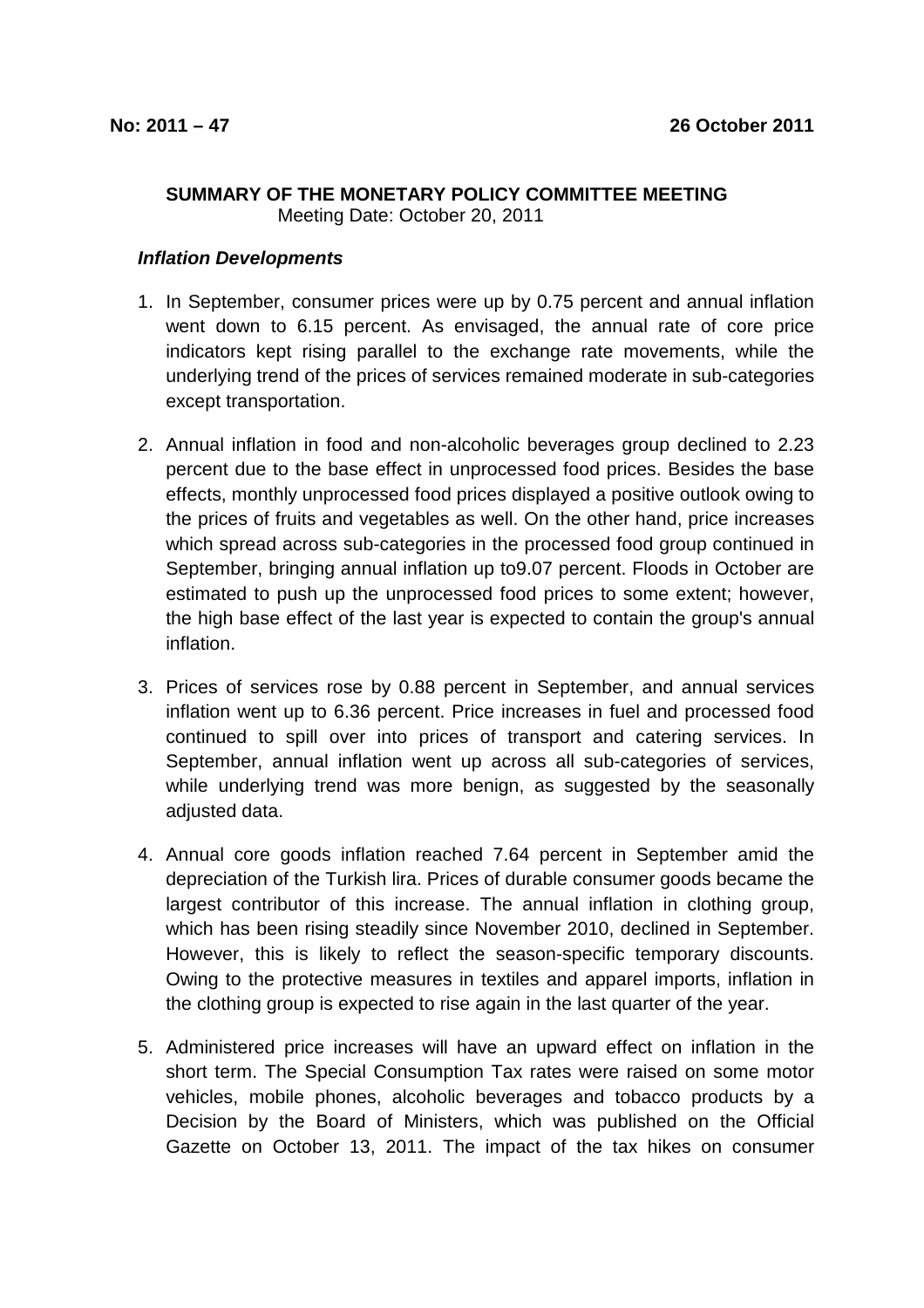inflation will occur mainly through the increases in the prices of tobacco products, while the contribution of other items will remain relatively small.

## **Factors Affecting Inflation**

- 6. Recent data releases suggest that there will be a notable reduction in economic growth in the second half of the year. The August data justified the Committee's evaluation that production developments in July do not reflect the main trend. As a matter of fact, seasonally adjusted industrial production contracted in August, returning to the levels in June. The Committee stated that global problems would continue to restrain industrial activity.
- 7. Final domestic demand continues to slow down. Due to the depreciation in the Turkish Lira, the demand for durable goods, particularly the sales of vehicles, is expected to keep weakening. Besides the weak course of consumer confidence, the marked slowdown in loans supports this view. In addition to credit developments, the low levels of capacity utilization rates and mounting uncertainty in demand put a cap on investments. All of these developments signal that the slowdown in domestic demand may persist.
- 8. External demand remains weak. Recent downward revision of growth forecasts for the U.S. and the euro area points to a steadily worsening outlook for the global economy. The Committee underlined that the outlook for the world economy noticeably deteriorated compared to the first half of the year and that global problems would continue to restrain foreign demand.
- 9. Recent data releases suggest that the rebalancing between the domestic and external demand is ongoing as envisaged. The Committee stated that external demand remains weak, yet the persisting slowdown in domestic demand would restrain imports in the forthcoming period. With the credit growth decelerating to more reasonable levels, the desired increase in private savings has already started to take place. Accordingly, the Committee has noted that there is a significant improvement in the current account balance and this trend will be more evident in the final quarter of the year.
- 10. In July, seasonally adjusted non-farm employment posted a limited increase, while unemployment rates declined owing to the fall in the labor force participation rate. In this period, increases remained modest in the services and construction sectors, which have been marked by high employment growth rates since the second half of 2010. Meanwhile, the downward trend in the industrial sector employment continued. Leading indicators point that employment conditions in the industrial sector are expected to remain weak.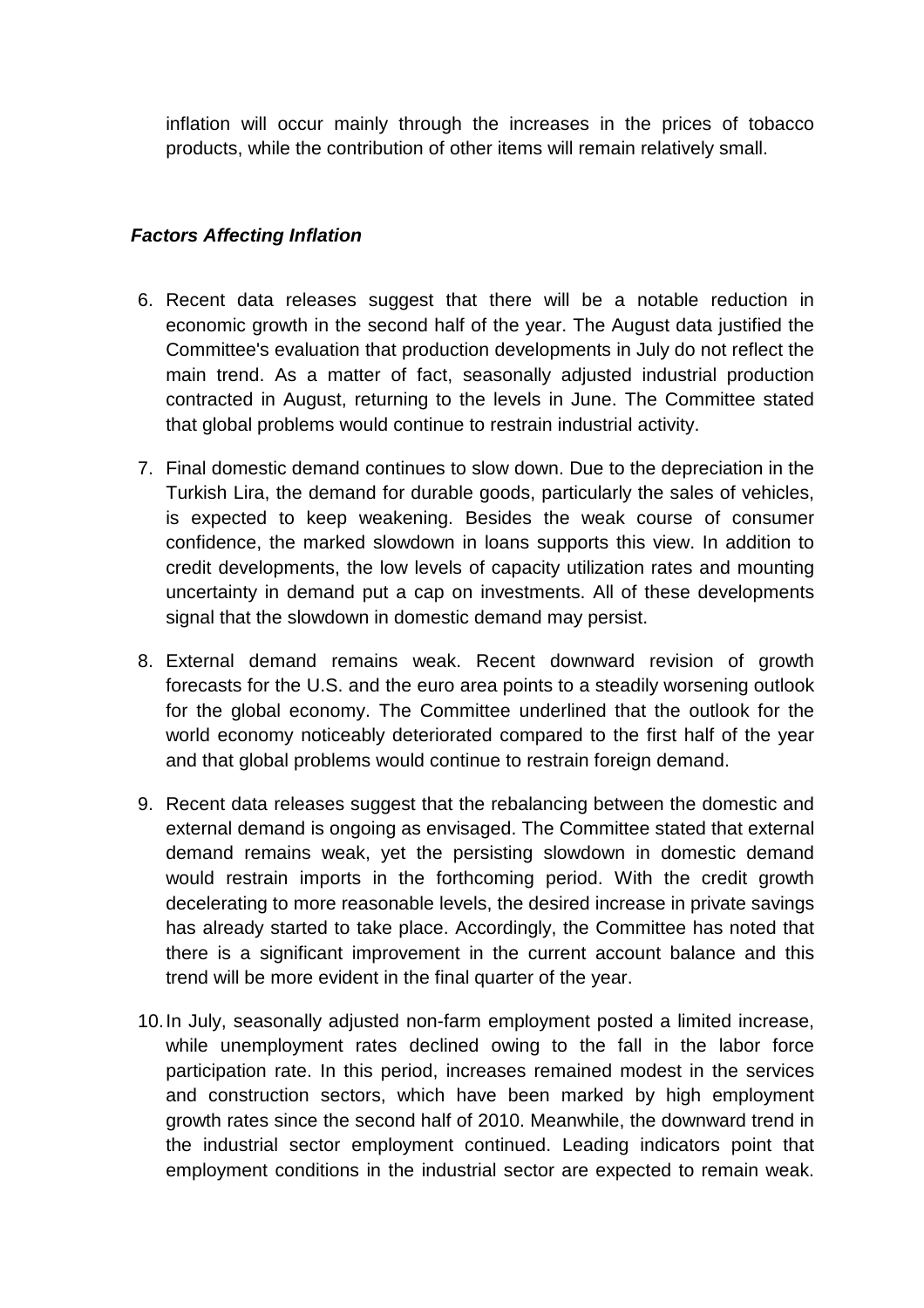Given the slowdown in economic activity, the Committee envisaged that employment conditions in the particular service sectors such as trade and transport-communications would deteriorate.

## **Monetary Policy and Risks**

- 11. The Committee has assessed the forecasts prepared for the October Inflation Report. It was indicated that inflation would rise significantly in the upcoming months due to the recent excessive depreciation of the Turkish lira, base effects from unprocessed food prices and the recent adjustments in administered prices. The Committee has reached full agreement stating that the Central Bank should not tolerate these developments to have an adverse impact on medium term inflation expectations and inflation outlook. In this respect, the Committee has decided to widen the interest rate corridor by increasing the lending rate significantly.
- 12. The projections have been based on the assumption that the policy reaction of the Central Bank will prevent the second round effects. Moreover, the Committee members indicated that, given the weak prospects for the global economy, the course of commodity prices would also support the disinflation process. Accordingly, the forecasts were based on an outlook where inflation decelerates gradually starting from early 2012 and materializes at levels close to target by the end of 2012.
- 13. The fact that inflation will hover above target in the short term poses risks regarding inflation expectations and price setting behavior. The Committee has adopted a policy stance as of October aiming to eliminate these risks. The risks will be closely monitored and necessary measures will be taken to avoid a deterioration in the inflation outlook.
- 14. The medium term projections assume that global outlook will stay weak for a long period, but the situation will not worsen further. Nevertheless, the Committee members noted that uncertainties regarding the global economy continue to be an important concern. Especially, mounting problems regarding sovereign debt of the euro area economies continue to pose downside risks on the global economy. Concerns regarding the debt sustainability of euro area economies have further increased since the publication of the July Inflation Report, increasing the concerns of a possible contagion to region's banking sector. The Committee will continue to monitor global developments closely; and in line with the strategy formulated at the interim meeting of August 4, 2011, will take the needed measures promptly to maintain the stability in the domestic financial markets.